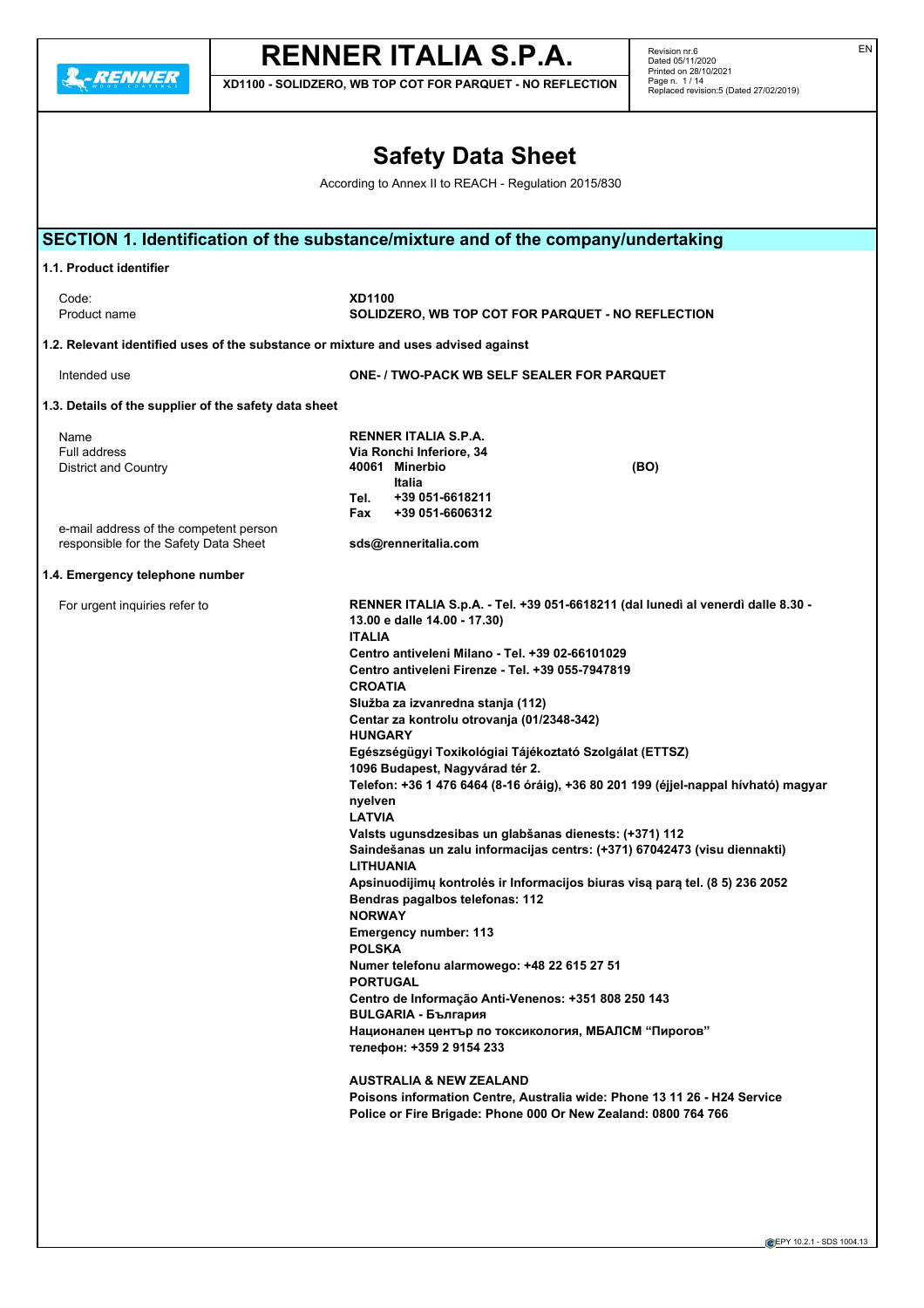

**XD1100 - SOLIDZERO, WB TOP COT FOR PARQUET - NO REFLECTION**

## **SECTION 2. Hazards identification**

|  | 2.1. Classification of the substance or mixture |  |
|--|-------------------------------------------------|--|
|--|-------------------------------------------------|--|

The product is not classified as hazardous pursuant to the provisions set forth in EC Regulation 1272/2008 (CLP). However, since the product contains hazardous substances in concentrations such as to be declared in section no. 3, it requires a safety data sheet with appropriate information, compliant to (EU) Regulation 2015/830.

Hazard classification and indication:

## **2.2. Label elements**

Hazard labelling pursuant to EC Regulation 1272/2008 (CLP) and subsequent amendments and supplements.

Hazard pictograms: --Signal words:

Hazard statements:<br>**EUH210** 

| <b>EUH210</b> | Safety data sheet available on request. |                                                                                                                                                                 |  |  |  |
|---------------|-----------------------------------------|-----------------------------------------------------------------------------------------------------------------------------------------------------------------|--|--|--|
| <b>EUH208</b> | Contains:                               | Mixture of: 5-chloro-2-methyl-2h-isothiazol-3-one and 2-methyl-2h-isothiazol-3-one<br>methyl- $2H$ - isothiazol- 3-one $(3:1)$<br>2-METHYL-4-ISOTHIAZOLIN-3-ONE |  |  |  |
|               | May produce an allergic reaction.       |                                                                                                                                                                 |  |  |  |

Precautionary statements:

| P <sub>102</sub> | Keep out of reach of children.                                        |
|------------------|-----------------------------------------------------------------------|
| P <sub>101</sub> | If medical advice is needed, have product container or label at hand. |
|                  |                                                                       |

| VOC (Directive 2004/42/EC) :                                  |         |                                  |
|---------------------------------------------------------------|---------|----------------------------------|
| Two - pack performance coatings.                              |         |                                  |
| VOC given in g/litre of product in a ready-to-use condition : |         | 52.19                            |
| Limit value:                                                  |         | 140.00                           |
| - Catalvsed with :                                            | 10.00 % | HARDENER FOR WATERBORNE COATINGS |

## **2.3. Other hazards**

On the basis of available data, the product does not contain any PBT or vPvB in percentage ≥ than 0,1%.

## **SECTION 3. Composition/information on ingredients**

## **3.2. Mixtures**

Contains:

Identification **x = Conc. % Classification 1272/2008 (CLP)**

|              | DIPROPYLENE GLYCOL MONOMETHYL ETHER |                                                                                                                                                                               |
|--------------|-------------------------------------|-------------------------------------------------------------------------------------------------------------------------------------------------------------------------------|
| CAS          | $34590 - 94 - 8$ $2.5 \le x \le 5$  | Substance with a community workplace exposure limit.                                                                                                                          |
| EC.          | 252-104-2                           |                                                                                                                                                                               |
| <b>INDEX</b> |                                     |                                                                                                                                                                               |
| Reg. no.     | 01-2119450011-60-xxxx               |                                                                                                                                                                               |
|              | 2-METHYL-4-ISOTHIAZOLIN-3-ONE       |                                                                                                                                                                               |
| CAS          | 2682-20-4<br>$0 \le x \le 0.0015$   | Acute Tox. 2 H330, Acute Tox. 3 H301, Acute Tox. 3 H311, Skin Corr. 1C H314,<br>Eye Dam. 1 H318, Skin Sens. 1A H317, Aquatic Acute 1 H400 M=10,<br>Aquatic Chronic 1 H410 M=1 |
| EC.          | 220-239-6                           |                                                                                                                                                                               |
| <b>INDEX</b> | 613-167-00-5                        |                                                                                                                                                                               |
| Reg. no.     |                                     |                                                                                                                                                                               |
|              |                                     |                                                                                                                                                                               |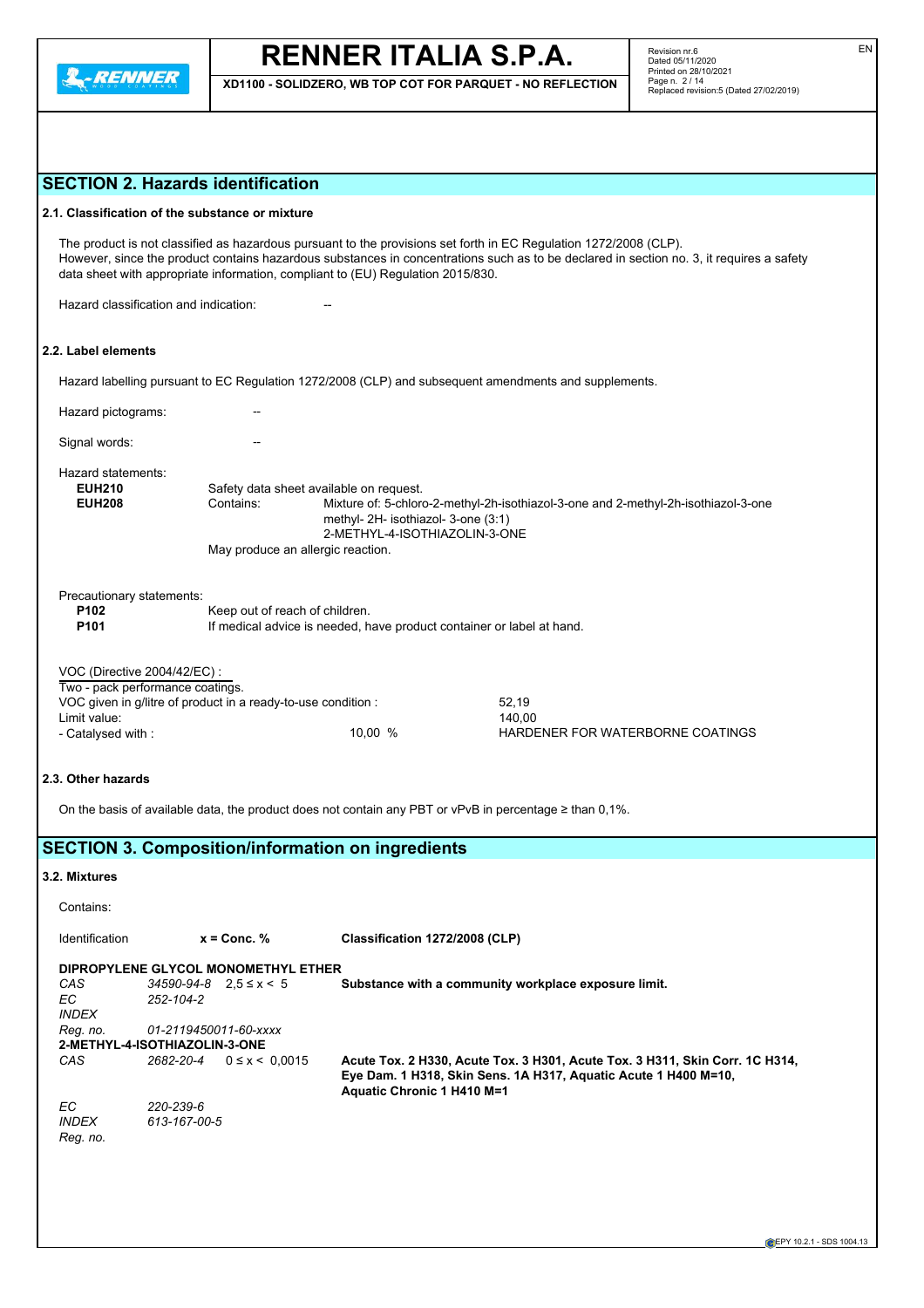

**XD1100 - SOLIDZERO, WB TOP COT FOR PARQUET - NO REFLECTION**

## **SECTION 3. Composition/information on ingredients** ... / >>

**Mixture of: 5-chloro-2-methyl-2h-isothiazol-3-one and 2-methyl-2h-isothiazol-3-onemethyl- 2H- isothiazol- 3-one (3:1)**

*CAS 55965-84-9* 0 ≤ x < 0,0015 **Acute Tox. 2 H310, Acute Tox. 2 H330, Acute Tox. 3 H301, Skin Corr. 1B H314, Eye Dam. 1 H318, Skin Sens. 1 H317, Aquatic Acute 1 H400 M=100, Aquatic Chronic 1 H410 M=10** *EC INDEX 613-167-00-5 Reg. no. 01-2120764691-48-xxxx*

The full wording of hazard (H) phrases is given in section 16 of the sheet.

## **SECTION 4. First aid measures**

### **4.1. Description of first aid measures**

EYES: Remove contact lenses, if present. Wash immediately with plenty of water for at least 30-60 minutes, opening the eyelids fully. Get medical advice/attention.

SKIN: Remove contaminated clothing. Rinse skin with a shower immediately. Get medical advice/attention.

INGESTION: Have the subject drink as much water as possible. Get medical advice/attention. Do not induce vomiting unless explicitly authorised by a doctor

INHALATION: Get medical advice/attention immediately. Remove victim to fresh air, away from the accident scene. If the subject stops breathing, administer artificial respiration. Take suitable precautions for rescue workers.

#### **4.2. Most important symptoms and effects, both acute and delayed**

Specific information on symptoms and effects caused by the product are unknown.

#### **4.3. Indication of any immediate medical attention and special treatment needed**

Information not available

## **SECTION 5. Firefighting measures**

### **5.1. Extinguishing media**

SUITABLE EXTINGUISHING EQUIPMENT The extinguishing equipment should be of the conventional kind: carbon dioxide, foam, powder and water spray. UNSUITABLE EXTINGUISHING EQUIPMENT None in particular.

### **5.2. Special hazards arising from the substance or mixture**

HAZARDS CAUSED BY EXPOSURE IN THE EVENT OF FIRE Do not breathe combustion products.

METHYL METHACRYLATE Heat may cause the product to polymerise, which could lead to explosion.

### **5.3. Advice for firefighters**

### GENERAL INFORMATION

Use jets of water to cool the containers to prevent product decomposition and the development of substances potentially hazardous for health. Always wear full fire prevention gear. Collect extinguishing water to prevent it from draining into the sewer system. Dispose of contaminated water used for extinction and the remains of the fire according to applicable regulations. SPECIAL PROTECTIVE EQUIPMENT FOR FIRE-FIGHTERS

Normal fire fighting clothing i.e. fire kit (BS EN 469), gloves (BS EN 659) and boots (HO specification A29 and A30) in combination with self-contained open circuit positive pressure compressed air breathing apparatus (BS EN 137).

## **SECTION 6. Accidental release measures**

## **6.1. Personal precautions, protective equipment and emergency procedures**

Block the leakage if there is no hazard.

Wear suitable protective equipment (including personal protective equipment referred to under Section 8 of the safety data sheet) to prevent any contamination of skin, eyes and personal clothing. These indications apply for both processing staff and those involved in emergency procedures.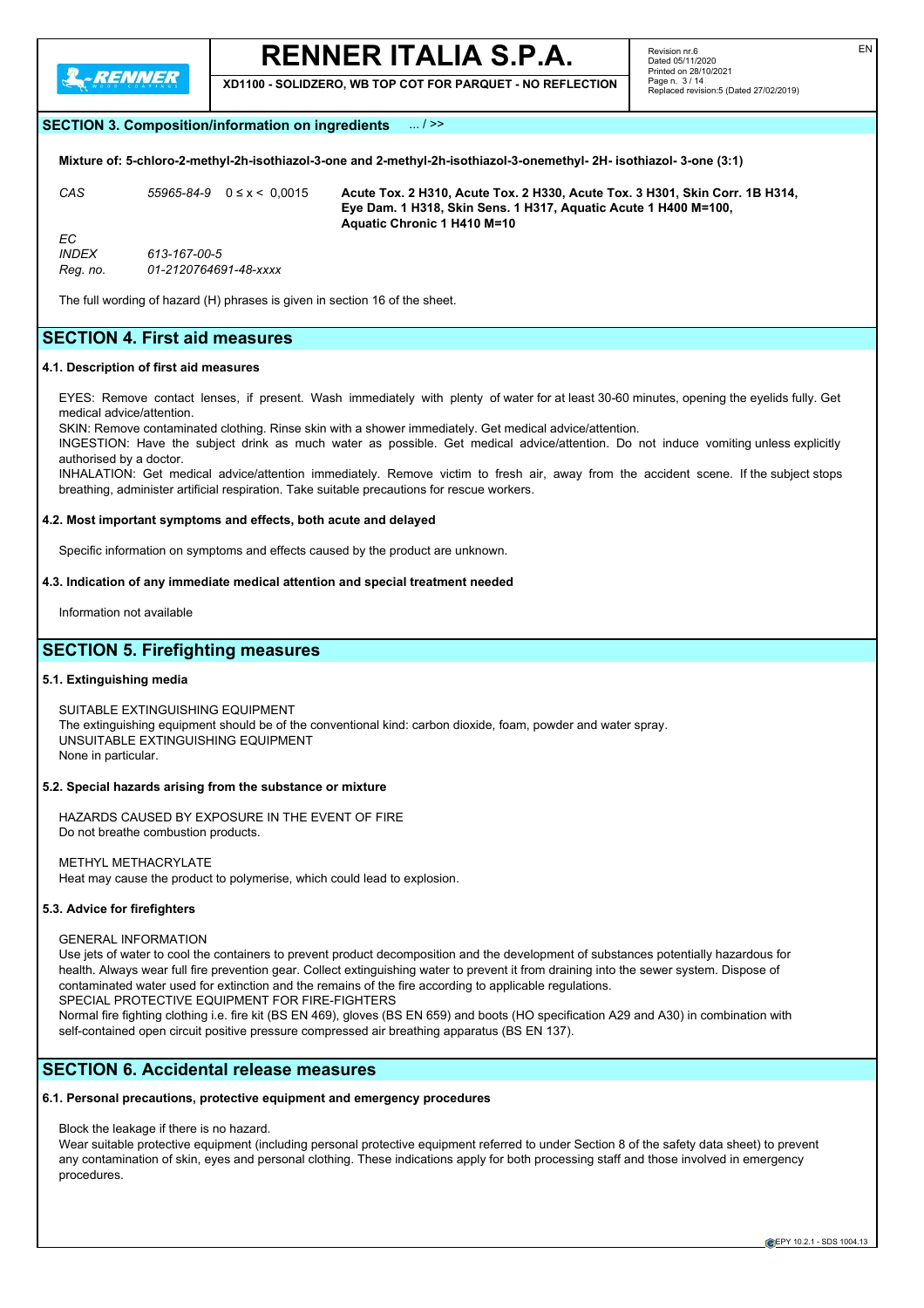

**XD1100 - SOLIDZERO, WB TOP COT FOR PARQUET - NO REFLECTION**

## **SECTION 6. Accidental release measures** ... / >>

## **6.2. Environmental precautions**

The product must not penetrate into the sewer system or come into contact with surface water or ground water.

#### **6.3. Methods and material for containment and cleaning up**

Collect the leaked product into a suitable container. Evaluate the compatibility of the container to be used, by checking section 10. Absorb the remainder with inert absorbent material.

Make sure the leakage site is well aired. Contaminated material should be disposed of in compliance with the provisions set forth in point 13.

## **6.4. Reference to other sections**

Any information on personal protection and disposal is given in sections 8 and 13.

## **SECTION 7. Handling and storage**

## **7.1. Precautions for safe handling**

Before handling the product, consult all the other sections of this material safety data sheet. Avoid leakage of the product into the environment. Do not eat, drink or smoke during use. Remove any contaminated clothes and personal protective equipment before entering places in which people eat.

## **7.2. Conditions for safe storage, including any incompatibilities**

Store only in the original container. Store the containers sealed, in a well ventilated place, away from direct sunlight. Keep containers away from any incompatible materials, see section 10 for details.

#### **7.3. Specific end use(s)**

Information not available

## **SECTION 8. Exposure controls/personal protection**

## **8.1. Control parameters**

Regulatory References:

| <b>BGR</b> | България        | МИНИСТЕРСТВО НА ТРУДА И СОЦИАЛНАТА ПОЛИТИКА МИНИСТЕРСТВО НА<br>ЗДРАВЕОПАЗВАНЕТО НАРЕДБА No 13 от 30 декември 2003 г (4 Септември 2018г)                                                                                                                                             |
|------------|-----------------|-------------------------------------------------------------------------------------------------------------------------------------------------------------------------------------------------------------------------------------------------------------------------------------|
| <b>CZE</b> | Česká Republika | Nařízení vlády č. 246/2018 Sb. Nařízení vlády, kterým se mění nařízení vlády č. 361/2007 Sb.,<br>kterým se stanoví podmínky ochrany zdraví při práci, ve znění pozdějších předpisů                                                                                                  |
| <b>DEU</b> | Deutschland     | TRGS 900 - Seite 1 von 69 (Fassung 29.03.2019)- Liste der Arbeitsplatzgrenzwerte und<br>Kurzzeitwerte                                                                                                                                                                               |
| <b>ESP</b> | España          | LÍMITES DE EXPOSICIÓN PROFESIONAL PARA AGENTES QUÍMICOS EN ESPAÑA 2019<br>(INSST)                                                                                                                                                                                                   |
| <b>EST</b> | Eesti           | Ohtlike kemikaalide ja neid sisaldavate materjalide kasutamise töötervishoiu ja tööohutuse<br>nõuded ning töökeskkonna keemiliste ohutegurite piirnormid [RT I, 17.10.2019, 1 - jõust.<br>17.01.2020]                                                                               |
| <b>FRA</b> | France          | Valeurs limites d'exposition professionnelle aux agents chimiques en France. ED 984 - INRS                                                                                                                                                                                          |
| <b>GRC</b> | Ελλάδα          | ΕΦΗΜΕΡΙΔΑ ΤΗΣ ΚΥΒΕΡΝΗΣΕΩΣ - ΤΕΥΧΟΣ ΠΡΩΤΟ Αρ. Φύλλου 152 - 21 Αυγούστου 2018                                                                                                                                                                                                         |
| <b>HUN</b> | Magyarország    | A pénzügyminiszter 7/2018. (VIII. 29.) PM rendelete a munkahelyek kémiai biztonságáról szóló<br>25/2000. (IX. 30.) EüM-SZCSM együ, TTes rendelet módosításáról.                                                                                                                     |
| <b>HRV</b> | Hrvatska        | Pravilnik o zaštiti radnika od izloženosti opasnim kemikalijama na radu, graničnim vrijednostima<br>izloženosti i biološkim graničnim vrijednostima (NN 91/18)                                                                                                                      |
| <b>ITA</b> | Italia          | Decreto Legislativo 9 Aprile 2008, n.81                                                                                                                                                                                                                                             |
| LTU        | Lietuva         | LIETUVOS HIGIENOS NORMA HN 23:2011 "CHEMINIŲ MEDŽIAGŲ PROFESINIO POVEIKIO<br>RIBINIAI DYDŽIAI. MATAVIMO IR POVEIKIO VERTINIMO BENDRIEJI REIKALAVIMAI. Nr.<br>V-695/A1-272, 2018-06-12, paskelbta TAR 2018-06-15, i. k. 2018-09988                                                   |
| <b>LVA</b> | Latvija         | Kīmisko vielu aroda ekspozīcijas robežvērtības (AER) darba vides gaisā 2018                                                                                                                                                                                                         |
| <b>NOR</b> | Norge           | Fastsatt av Arbeids- og sosialdepartementet 21. august 2018 med hjemmel i lov 17. juni 2005 nr.<br>62 om arbeidsmiljø, arbeidstid, stillingsvern mv. (arbeidsmiljøloven) § 1-3, § 1-4 og § 4-5                                                                                      |
| <b>NLD</b> | Nederland       | Regeling van de Staatssecretaris van Sociale Zaken en Werkgelegenheid van 13 juli 2018,<br>2018-0000118517 tot wijziging van de Arbeidsomstandighedenregeling in verband met de<br>implementatie van Richtlijn 2017/164 in Bijlage XIII                                             |
| <b>PRT</b> | Portugal        | Ministério da Economia e do Emprego Consolida as prescrições mínimas em matéria de<br>protecção dos trabalhadores contra os riscos para a segurança e a saúde devido à exposição a<br>agentes químicos no trabalho - Diário da República, 1.ª série - N.º 111 - 11 de junho de 2018 |
| POL        | Polska          | ROZPORZADZENIE MINISTRA RODZINY, PRACY I POLITYKI SPOŁECZNEJ z dnia 12                                                                                                                                                                                                              |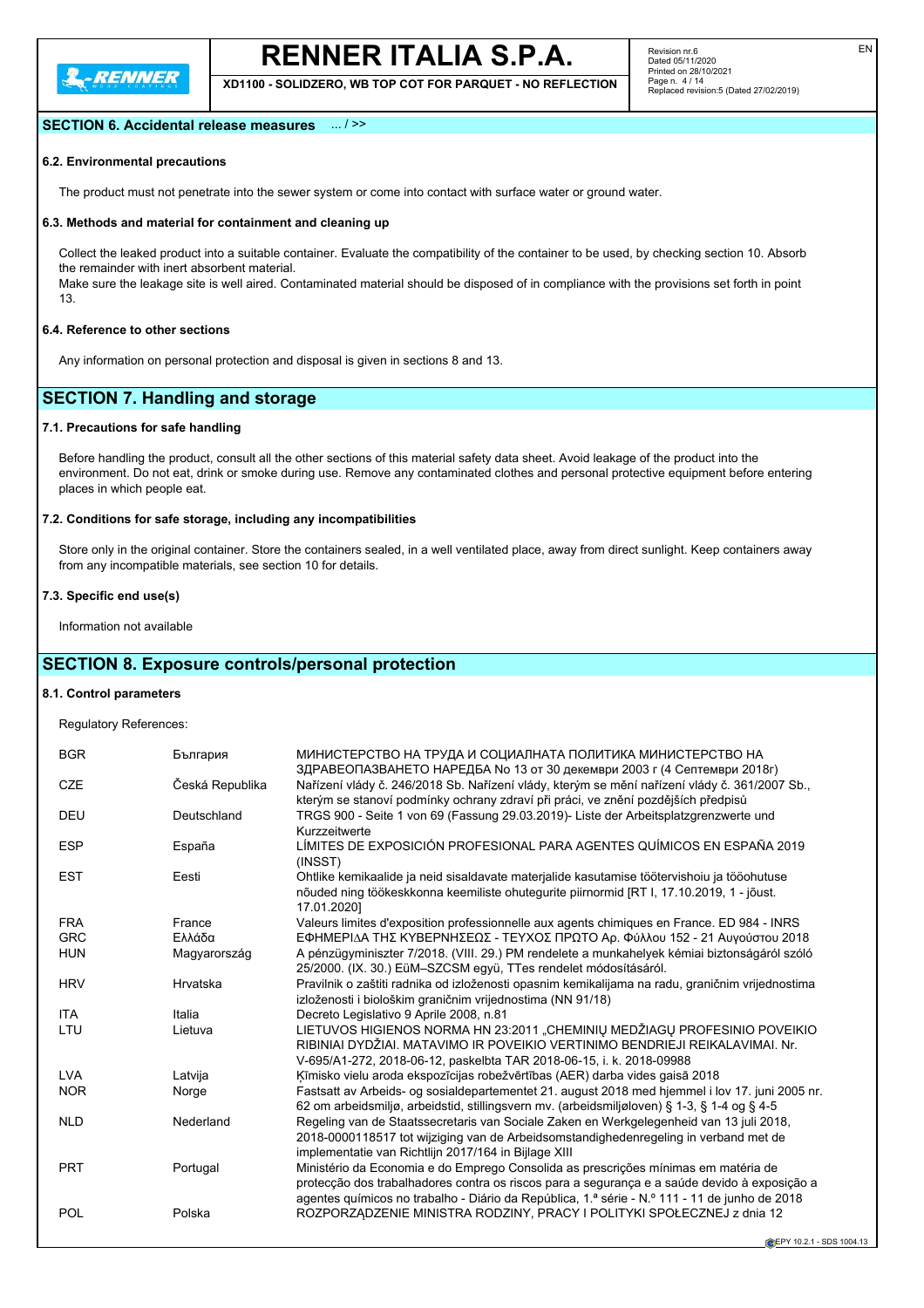**XD1100 - SOLIDZERO, WB TOP COT FOR PARQUET - NO REFLECTION**

Revision nr.6<br>Dated 05/11/2020<br>Printed on 28/10/2021<br>Page n. 5 / 14<br>Replaced revision:5 (Dated 27/02/2019)

## **SECTION 8. Exposure controls/personal protection** ... / >>

|            |                  | czerwca 2018 r                                                                                       |
|------------|------------------|------------------------------------------------------------------------------------------------------|
| <b>ROU</b> | România          | HOTĂRÂRE nr. 584 din 2 august 2018 pentru modificarea Hotărârii Guvernului nr. 1.218/2006            |
|            |                  | privind stabilirea cerintelor minime de securitate si sănătate în muncă pentru asigurarea protectiei |
|            |                  | lucrătorilor împotriva riscurilor legate de prezenta agentilor chimici                               |
| <b>SVK</b> | Slovensko        | Nariadenie vlády č. 33/2018 Z. z. Nariadenie vlády Slovenskej republiky, ktorým sa mení a dopĺňa     |
|            |                  | nariadenie vlády Slovenskej republiky č. 355/2006 Z. z. o ochrane zamestnancov pred rizikami         |
|            |                  | súvisiacimi s expozíciou chemickým faktorom pri práci v znení neskorších predpisov                   |
| <b>SVN</b> | Slovenija        | Uradni list Republike Slovenije 20.12.2019 - Uradnem listu RS št. 78/19 - PRAVILNIK o varovanju      |
|            |                  | delavcev pred tveganji zaradi izpostavljenosti kemičnim snovem pri delu                              |
| TUR.       | Türkiye          | 12.08.2013 Tarihli, 28733 Sayılı, Kimyasal Maddelerle Çalışmalarda Sağlık ve Güvenlik Önlemleri      |
|            |                  | Hakkında Yönetmelik                                                                                  |
| <b>GBR</b> | United Kingdom   | EH40/2005 Workplace exposure limits (Third edition, published 2018)                                  |
| EU         | OEL EU           | Directive (EU) 2019/1831; Directive (EU) 2019/130; Directive (EU) 2019/983; Directive (EU)           |
|            |                  | 2017/2398; Directive (EU) 2017/164; Directive 2009/161/EU; Directive 2006/15/EC; Directive           |
|            |                  | 2004/37/EC; Directive 2000/39/EC; Directive 98/24/EC; Directive 91/322/EEC.                          |
|            | <b>TLV-ACGIH</b> | <b>ACGIH 2020</b>                                                                                    |

## **DIPROPYLENE GLYCOL MONOMETHYL ETHER**

| <b>Threshold Limit Value</b>                   |            |                      |          |            |                  |                           |                        |         |          |
|------------------------------------------------|------------|----------------------|----------|------------|------------------|---------------------------|------------------------|---------|----------|
| Type                                           | Country    | TWA/8h               |          | STEL/15min |                  |                           | Remarks / Observations |         |          |
|                                                |            | mg/m3                | ppm      | mg/m3      | ppm              |                           |                        |         |          |
| <b>TLV</b>                                     | <b>BGR</b> | 308                  | 50       |            |                  | <b>SKIN</b>               |                        |         |          |
| <b>TLV</b>                                     | CZE        | 270                  | 43,74    | 550        | 89,1             | <b>SKIN</b>               |                        |         |          |
| <b>AGW</b>                                     | <b>DEU</b> | 310                  | 50       | 310        | 50               |                           |                        |         |          |
| <b>MAK</b>                                     | DEU        | 310                  | 50       | 310        | 50               |                           |                        |         |          |
| <b>VLA</b>                                     | <b>ESP</b> | 308                  | 50       |            |                  | <b>SKIN</b>               |                        |         |          |
| <b>TLV</b>                                     | <b>EST</b> | 308                  | 50       |            |                  | <b>SKIN</b>               |                        |         |          |
| <b>VLEP</b>                                    | <b>FRA</b> | 308                  | 50       |            |                  | <b>SKIN</b>               |                        |         |          |
| <b>TLV</b>                                     | <b>GRC</b> | 600                  | 100      | 900        | 150              |                           |                        |         |          |
| AK                                             | <b>HUN</b> | 308                  |          |            |                  |                           |                        |         |          |
| <b>GVI/KGVI</b>                                | <b>HRV</b> | 308                  | 50       |            |                  | <b>SKIN</b>               |                        |         |          |
| <b>VLEP</b>                                    | <b>ITA</b> | 308                  | 50       |            |                  | <b>SKIN</b>               |                        |         |          |
| <b>RD</b>                                      | LTU        | 300                  | 50       | 450        | 75               | <b>SKIN</b>               |                        |         |          |
| <b>RV</b>                                      | <b>LVA</b> | 308                  | 50       |            |                  | <b>SKIN</b>               |                        |         |          |
| <b>TLV</b>                                     | <b>NOR</b> | 300                  | 50       |            |                  | <b>SKIN</b>               |                        |         |          |
| <b>TGG</b>                                     | <b>NLD</b> | 300                  |          |            |                  |                           |                        |         |          |
| <b>VLE</b>                                     | <b>PRT</b> | 308                  | 50       |            |                  | <b>SKIN</b>               |                        |         |          |
| NDS/NDSCh                                      | <b>POL</b> | 240                  |          | 480        |                  | <b>SKIN</b>               |                        |         |          |
| <b>TLV</b>                                     | ROU        | 308                  | 50       |            |                  | <b>SKIN</b>               |                        |         |          |
| <b>NPEL</b>                                    | <b>SVK</b> | 308                  | 50       |            |                  | <b>SKIN</b>               |                        |         |          |
| <b>MV</b>                                      | <b>SVN</b> | 308                  | 50       |            |                  | <b>SKIN</b>               |                        |         |          |
| <b>ESD</b>                                     | <b>TUR</b> | 308                  | 50       |            |                  | <b>SKIN</b>               |                        |         |          |
| WEL                                            | <b>GBR</b> | 308                  | 50       |            |                  | <b>SKIN</b>               |                        |         |          |
| OEL                                            | EU         | 308                  | 50       |            |                  | <b>SKIN</b>               |                        |         |          |
| <b>TLV-ACGIH</b>                               |            | 606                  | 100      | 909        | 150              | <b>SKIN</b>               |                        |         |          |
| Predicted no-effect concentration - PNEC       |            |                      |          |            |                  |                           |                        |         |          |
| Normal value in fresh water                    |            |                      |          |            |                  |                           | 19                     | mg/l    |          |
| Normal value in marine water                   |            |                      |          |            |                  |                           | 1,9                    | mg/l    |          |
| Normal value for fresh water sediment          |            |                      |          |            |                  |                           | 70,2                   | mg/kg   |          |
| Normal value for marine water sediment         |            |                      |          |            |                  |                           | 7,02                   | mg/kg   |          |
| Normal value for water, intermittent release   |            |                      |          |            |                  |                           | 190                    | mg/l    |          |
| Normal value of STP microorganisms             |            |                      |          |            |                  |                           | 4168                   | mg/l    |          |
| Normal value for the terrestrial compartment   |            |                      |          |            |                  |                           | 2,74                   | mg/kg   |          |
| Health - Derived no-effect level - DNEL / DMEL |            |                      |          |            |                  |                           |                        |         |          |
|                                                |            | Effects on consumers |          |            |                  | <b>Effects on workers</b> |                        |         |          |
| Route of exposure                              | Acute      | Acute                |          | Chronic    | Chronic          | Acute                     | Acute                  | Chronic | Chronic  |
|                                                | local      |                      | systemic | local      | systemic         | local                     | systemic               | local   | systemic |
| Oral                                           |            |                      |          |            | 36<br>mg/kg bw/d |                           |                        |         |          |
| Inhalation                                     |            |                      |          |            | 37,2             |                           |                        |         | 308      |
|                                                |            |                      |          |            | mg/m3            |                           |                        |         | mg/m3    |
| Skin                                           |            |                      |          |            | 121              |                           |                        |         | 283      |
|                                                |            |                      |          |            | mg/kg bw/d       |                           |                        |         | mg/kg    |
|                                                |            |                      |          |            |                  |                           |                        |         | bw/d     |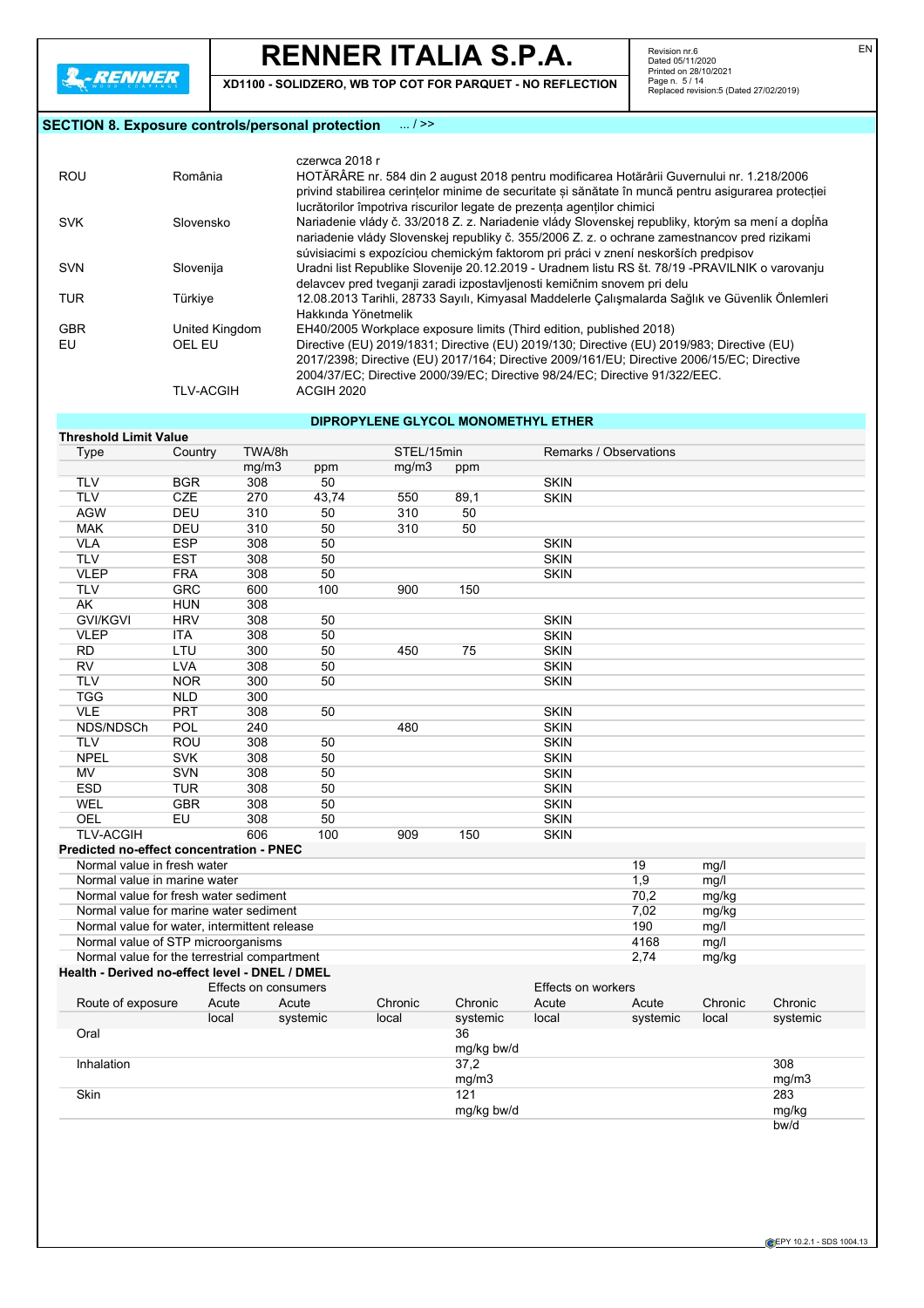

**XD1100 - SOLIDZERO, WB TOP COT FOR PARQUET - NO REFLECTION**

Revision nr.6<br>Dated 05/11/2020<br>Printed on 28/10/2021<br>Page n. 6 / 14<br>Replaced revision:5 (Dated 27/02/2019)

## **SECTION 8. Exposure controls/personal protection** ... / >>

| <b>Threshold Limit Value</b>                                                                                               |            |                      |            |                                  |                               |                           |                                                                                    |         |          |
|----------------------------------------------------------------------------------------------------------------------------|------------|----------------------|------------|----------------------------------|-------------------------------|---------------------------|------------------------------------------------------------------------------------|---------|----------|
| <b>Type</b>                                                                                                                | Country    | TWA/8h               |            | STEL/15min                       |                               |                           | Remarks / Observations                                                             |         |          |
|                                                                                                                            |            | mg/m3                | ppm        | mg/m3                            | ppm                           |                           |                                                                                    |         |          |
| <b>TLV</b>                                                                                                                 | <b>BGR</b> | $\overline{2}$       |            |                                  |                               |                           | като алуминий                                                                      |         |          |
| <b>MAK</b>                                                                                                                 | DEU        | $\overline{4}$       |            |                                  |                               | <b>INHAL</b>              |                                                                                    |         |          |
| <b>MAK</b>                                                                                                                 | DEU        | 1,5                  |            |                                  |                               | <b>RESP</b>               |                                                                                    |         |          |
| <b>VLA</b>                                                                                                                 | <b>ESP</b> | 10                   |            |                                  |                               |                           |                                                                                    |         |          |
| <b>VLEP</b>                                                                                                                | <b>FRA</b> | 10                   |            |                                  |                               |                           |                                                                                    |         |          |
| <b>TLV</b>                                                                                                                 | <b>GRC</b> |                      | 10         |                                  |                               |                           |                                                                                    |         |          |
| AK                                                                                                                         | HUN        | 5                    |            |                                  |                               |                           | Al-ra számítva                                                                     |         |          |
| AK                                                                                                                         | <b>HUN</b> | $\overline{2}$       |            |                                  |                               | <b>RESP</b>               | Al-ra számítva                                                                     |         |          |
| <b>GVI/KGVI</b>                                                                                                            | <b>HRV</b> | 10                   |            |                                  |                               | <b>INHAL</b>              |                                                                                    |         |          |
| <b>GVI/KGVI</b>                                                                                                            | <b>HRV</b> | 4                    |            |                                  |                               | <b>RESP</b>               |                                                                                    |         |          |
| <b>RD</b>                                                                                                                  | LTU        | $\overline{2}$       |            |                                  |                               |                           |                                                                                    |         |          |
| <b>TLV</b>                                                                                                                 | <b>NOR</b> | 10                   |            |                                  |                               |                           |                                                                                    |         |          |
| NDS/NDSCh                                                                                                                  | <b>POL</b> | 2,5                  |            |                                  |                               | <b>INHAL</b>              | Na Al                                                                              |         |          |
| NDS/NDSCh                                                                                                                  | <b>POL</b> | 1,2                  |            |                                  |                               | <b>RESP</b>               | Na Al                                                                              |         |          |
| <b>TLV</b>                                                                                                                 | <b>ROU</b> | 2                    |            | 5                                |                               |                           | Aerosoli                                                                           |         |          |
| <b>NPEL</b>                                                                                                                | <b>SVK</b> | 4                    |            |                                  |                               | <b>INHAL</b>              |                                                                                    |         |          |
| <b>NPEL</b>                                                                                                                | <b>SVK</b> | 1,5                  |            |                                  |                               | <b>RESP</b>               |                                                                                    |         |          |
| <b>WEL</b>                                                                                                                 | <b>GBR</b> |                      | 10         |                                  |                               | <b>INHAL</b>              |                                                                                    |         |          |
| <b>TLV-ACGIH</b>                                                                                                           |            | $\mathbf{1}$         | 0,9        |                                  |                               |                           |                                                                                    |         |          |
| Health - Derived no-effect level - DNEL / DMEL                                                                             |            |                      |            |                                  |                               |                           |                                                                                    |         |          |
|                                                                                                                            |            | Effects on consumers |            |                                  |                               | <b>Effects on workers</b> |                                                                                    |         |          |
| Route of exposure                                                                                                          |            | Acute                | Acute      | Chronic                          | Chronic                       | Acute                     | Acute                                                                              | Chronic | Chronic  |
|                                                                                                                            | local      |                      | systemic   | local                            | systemic                      | local                     | systemic                                                                           | local   | systemic |
| Oral                                                                                                                       |            |                      |            |                                  | 3,29                          |                           |                                                                                    |         |          |
|                                                                                                                            |            |                      |            |                                  | mg/kg/d                       |                           |                                                                                    |         |          |
|                                                                                                                            |            |                      |            |                                  |                               |                           |                                                                                    | 15,63   |          |
| Inhalation                                                                                                                 |            |                      |            |                                  |                               |                           | Mixture of: 5-chloro-2-methyl-2h-isothiazol-3-one and 2-methyl-2h-isothiazol-3-one | mg/m3   |          |
|                                                                                                                            |            |                      |            | methyl-2H-isothiazol-3-one (3:1) |                               |                           |                                                                                    |         |          |
| <b>Type</b>                                                                                                                | Country    | TWA/8h               |            | STEL/15min                       |                               |                           | Remarks / Observations                                                             |         |          |
|                                                                                                                            |            | mg/m3                | ppm        | mg/m3                            | ppm                           |                           |                                                                                    |         |          |
| <b>AGW</b>                                                                                                                 | <b>DEU</b> | 0,2                  |            |                                  |                               | <b>INHAL</b>              |                                                                                    |         |          |
| <b>MV</b>                                                                                                                  | SVN        | 0.05                 |            |                                  |                               |                           |                                                                                    |         |          |
|                                                                                                                            |            |                      |            |                                  |                               |                           |                                                                                    |         |          |
| Normal value in fresh water                                                                                                |            |                      |            |                                  |                               |                           | 0,00339                                                                            | mg/l    |          |
| Normal value in marine water                                                                                               |            |                      |            |                                  |                               |                           | 0,00339                                                                            | mg/l    |          |
| Normal value for water, intermittent release                                                                               |            |                      |            |                                  |                               |                           | 0.00339                                                                            | mg/l    |          |
| Normal value of STP microorganisms                                                                                         |            |                      |            |                                  |                               |                           | 0,23                                                                               | mg/l    |          |
|                                                                                                                            |            |                      |            |                                  |                               |                           |                                                                                    |         |          |
|                                                                                                                            |            | Effects on consumers |            |                                  |                               | Effects on workers        |                                                                                    |         |          |
| Route of exposure                                                                                                          |            | Acute                | Acute      | Chronic                          | Chronic                       | Acute                     | Acute                                                                              | Chronic | Chronic  |
|                                                                                                                            | local      |                      | systemic   | local                            | systemic                      | local                     | systemic                                                                           | local   | systemic |
| Oral                                                                                                                       |            | 0,11                 |            |                                  | 0,09                          |                           |                                                                                    |         |          |
| <b>Threshold Limit Value</b><br>Predicted no-effect concentration - PNEC<br>Health - Derived no-effect level - DNEL / DMEL |            |                      | mg/kg bw/d |                                  | mg/kg bw/d                    |                           |                                                                                    |         |          |
| Inhalation                                                                                                                 | 0,02       |                      |            | 0,04                             |                               | 0,04                      |                                                                                    | 0,02    |          |
|                                                                                                                            |            | mg/m3                |            | mg/m3                            |                               | mg/m3                     |                                                                                    | mg/m3   |          |
|                                                                                                                            |            |                      |            |                                  |                               |                           |                                                                                    |         |          |
|                                                                                                                            |            |                      |            |                                  |                               |                           |                                                                                    |         |          |
|                                                                                                                            |            |                      |            |                                  | 2-METHYL-4-ISOTHIAZOLIN-3-ONE |                           |                                                                                    |         |          |
|                                                                                                                            |            |                      |            |                                  |                               |                           |                                                                                    |         |          |
| <b>Type</b>                                                                                                                | Country    | TWA/8h               |            | STEL/15min                       |                               |                           | Remarks / Observations                                                             |         |          |
|                                                                                                                            |            | mg/m3                | ppm        | mg/m3                            | ppm                           |                           |                                                                                    |         |          |
| <b>MAK</b>                                                                                                                 | DEU        | 0,2                  |            |                                  |                               | <b>INHAL</b>              |                                                                                    |         |          |
| <b>Threshold Limit Value</b>                                                                                               |            |                      |            |                                  |                               |                           |                                                                                    |         |          |
| <b>MV</b>                                                                                                                  | <b>SVN</b> | 0,05                 |            |                                  |                               |                           |                                                                                    |         |          |
| Legend:                                                                                                                    |            |                      |            |                                  |                               |                           |                                                                                    |         |          |

**8.2. Exposure controls**

Take the normal precautions for handling chemicals and apply an adequate standard of workplace hygiene.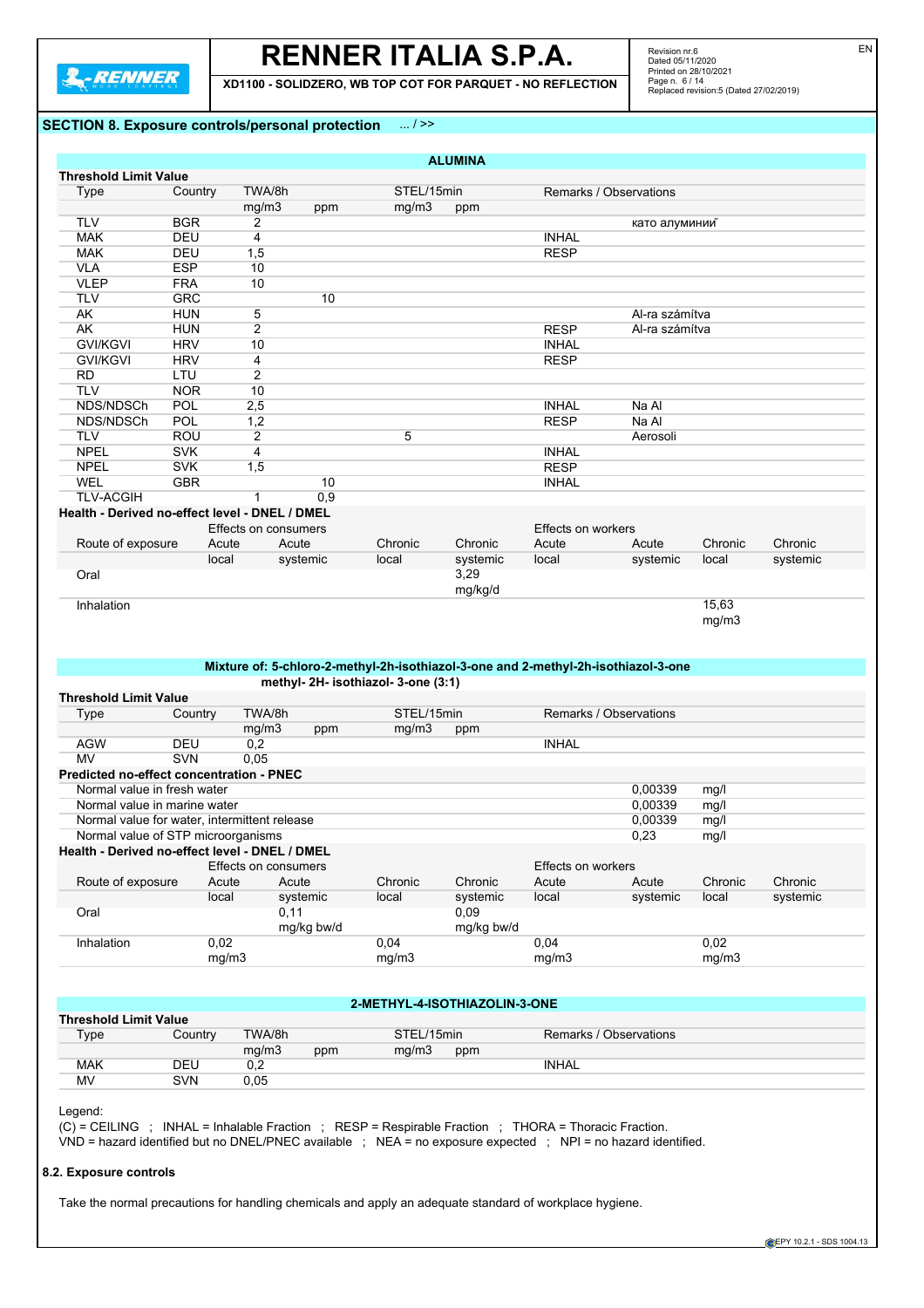

**XD1100 - SOLIDZERO, WB TOP COT FOR PARQUET - NO REFLECTION**

Revision nr.6 Dated 05/11/2020 Printed on 28/10/2021 Page n. 7 / 14 Replaced revision:5 (Dated 27/02/2019)

### **SECTION 8. Exposure controls/personal protection** ... / >>

Users must assess the risks in their workplace and adopt:- Primary collective protective measures such as adequate natural ventilation and local extraction

- Personal protective equipment to manage the combination of residual risks Personal protective equipment varies according to the possible exposure and hazardousness of the working conditions, so the final choice depends on the risk assessment.

## HAND PROTECTION

Use category III chemical resistant gloves according to the EN 374 standard Brief contact (splash protection) – non-exhaustive list Suitable material: NITRILE RUBBER (NBR) Glove thickness: greater than 0.4 mm Breakthrough time: from 30 to 60 minutes Breakthrough index: at least 2 The gloves must be replaced if there are signs of deterioration. In any case, users must assess the risks to determine the most suitable type of glove for the conditions of use.

SKIN PROTECTION

Wear work clothes and safety footwear that complies with EN ISO 20344

EYE PROTECTION Wear safety glasses (EN 166).

RESPIRATORY PROTECTION Use a mask with EN140 and/or EN136 approval, with an ABEK type filter (EN 14387)

## ENVIRONMENTAL EXPOSURE CONTROLS

The emissions generated by manufacturing processes, including those generated by ventilation equipment, should be checked to ensure compliance with environmental standards.

## **SECTION 9. Physical and chemical properties**

NOTE: Determination of the flash point may be NA (not applicable), the product being non flammable.

#### **9.1. Information on basic physical and chemical properties**

| <b>Properties</b>                      | Value            | <b>Information</b> |
|----------------------------------------|------------------|--------------------|
| Appearance                             | liquid           |                    |
| Colour                                 | transparent      |                    |
| Odour                                  | almost odourless |                    |
| Odour threshold                        | Not available    |                    |
| рH                                     | 7,5              |                    |
| Melting point / freezing point         | Not available    |                    |
| Initial boiling point<br>$\geq$        | 65<br>°C         |                    |
| Boiling range                          | Not available    |                    |
| Flash point                            | Not applicable   |                    |
| <b>Evaporation Rate</b>                | Not available    |                    |
| Flammability of solids and gases       | not applicable   |                    |
| Lower inflammability limit             | Not available    |                    |
| Upper inflammability limit             | Not available    |                    |
| Lower explosive limit                  | Not available    |                    |
| Upper explosive limit                  | Not available    |                    |
| Vapour pressure                        | Not available    |                    |
| Vapour density                         | Not available    |                    |
| Relative density                       | 1.04             |                    |
| Solubility                             | soluble in water |                    |
| Partition coefficient: n-octanol/water | Not available    |                    |
| Auto-ignition temperature              | Not available    |                    |
| Decomposition temperature              | Not available    |                    |
| Viscosity                              | Not available    |                    |
| Explosive properties                   | not applicable   |                    |
| Oxidising properties                   | not applicable   |                    |
|                                        |                  |                    |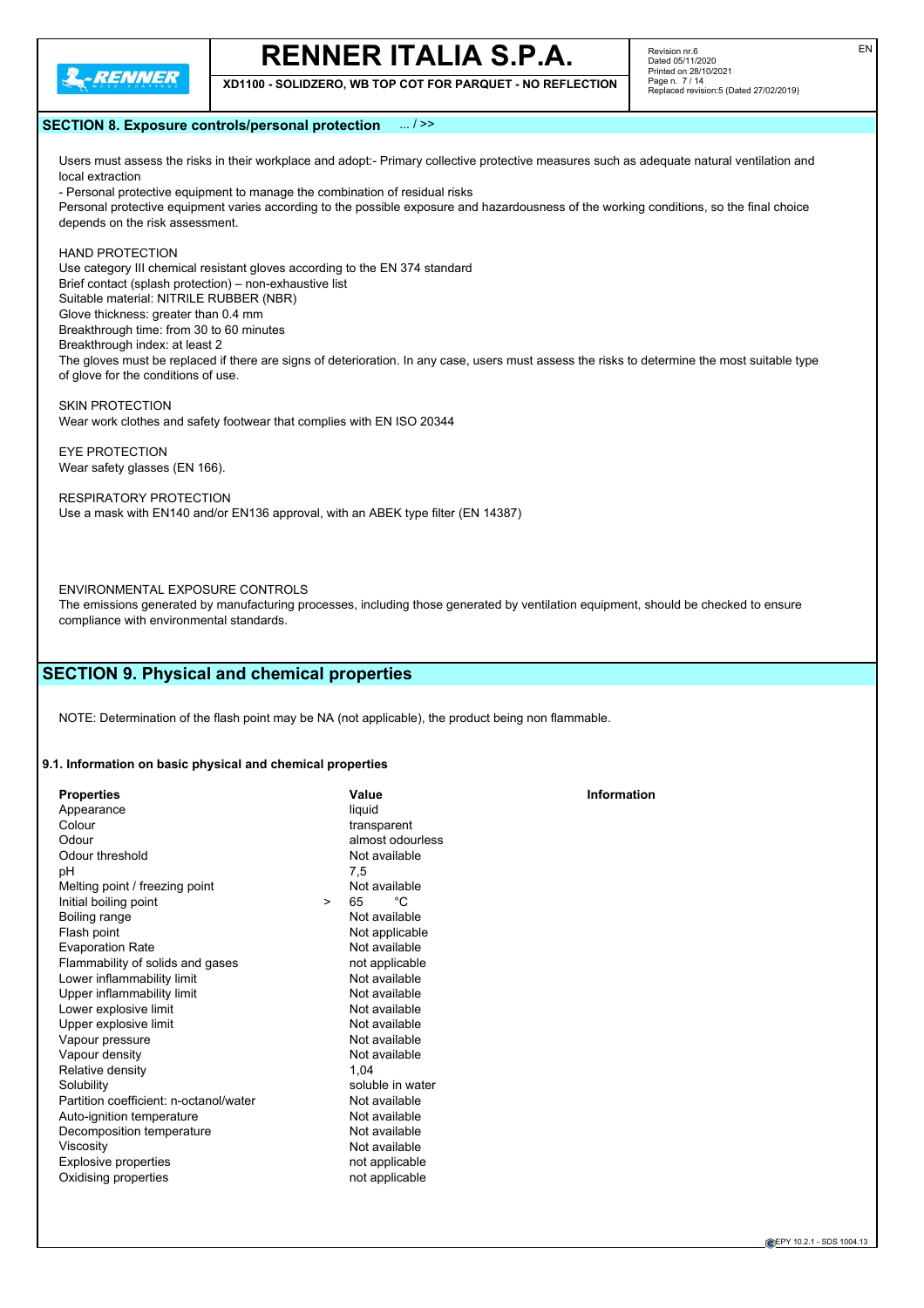

**XD1100 - SOLIDZERO, WB TOP COT FOR PARQUET - NO REFLECTION**

Revision nr.6 Dated 05/11/2020 Printed on 28/10/2021 Page n. 8 / 14 Replaced revision:5 (Dated 27/02/2019)

## **SECTION 9. Physical and chemical properties** ... / >>

## **9.2. Other information**

| Total solids $(250^{\circ}C / 482^{\circ}F)$ | 28.07 %          |         |
|----------------------------------------------|------------------|---------|
| VOC (Directive 2004/42/EC) :                 | 5.50 % - 57.21   | q/litre |
| VOC (volatile carbon) :                      | $2.87\%$ - 29.86 | a/litre |

## **SECTION 10. Stability and reactivity**

LITHIUM CHLORIDE

LITHIUM CHLORIDE - Avoid moisture exposure. Incompatible materials: strong acids, strong oxidising agents, bromine trifluoride. In case of fire, it can release: lithium oxides, gassy hydrochloric acid

### 1-HYDROXYPYRIDINE-2-THIONE ZINC

1-HYDROXYPYRIDINE-2-THIONE ZINC - Keep away from light. Incompatible materials: oxidising agents, heavy metals and reducing agents.

#### **10.1. Reactivity**

There are no particular risks of reaction with other substances in normal conditions of use.

## DIPROPYLENE GLYCOL MONOMETHYL ETHER

Forms peroxides with: air.

## FORMALDEHYDE

Acqueous solutions are stabilised with methanol but tend to polymerise over time.

## ETHYL ACETATE

Decomposes slowly into acetic acid and ethanol under the effect of light, air and water.

#### **10.2. Chemical stability**

The product is stable in normal conditions of use and storage.

#### **10.3. Possibility of hazardous reactions**

No hazardous reactions are foreseeable in normal conditions of use and storage.

## DIPROPYLENE GLYCOL MONOMETHYL ETHER

May react violently with: strong oxidising agents.

## **10.4. Conditions to avoid**

None in particular. However the usual precautions used for chemical products should be respected.

### DIPROPYLENE GLYCOL MONOMETHYL ETHER

Avoid exposure to: sources of heat.Possibility of explosion.

## **10.5. Incompatible materials**

Information not available

### **10.6. Hazardous decomposition products**

Information not available

## **SECTION 11. Toxicological information**

In the absence of experimental data for the product itself, health hazards are evaluated according to the properties of the substances it contains, using the criteria specified in the applicable regulation for classification. It is therefore necessary to take into account the concentration of the individual hazardous substances indicated in section 3, to evaluate the toxicological effects of exposure to the product.

## **11.1. Information on toxicological effects**

Metabolism, toxicokinetics, mechanism of action and other information

Information not available

Information on likely routes of exposure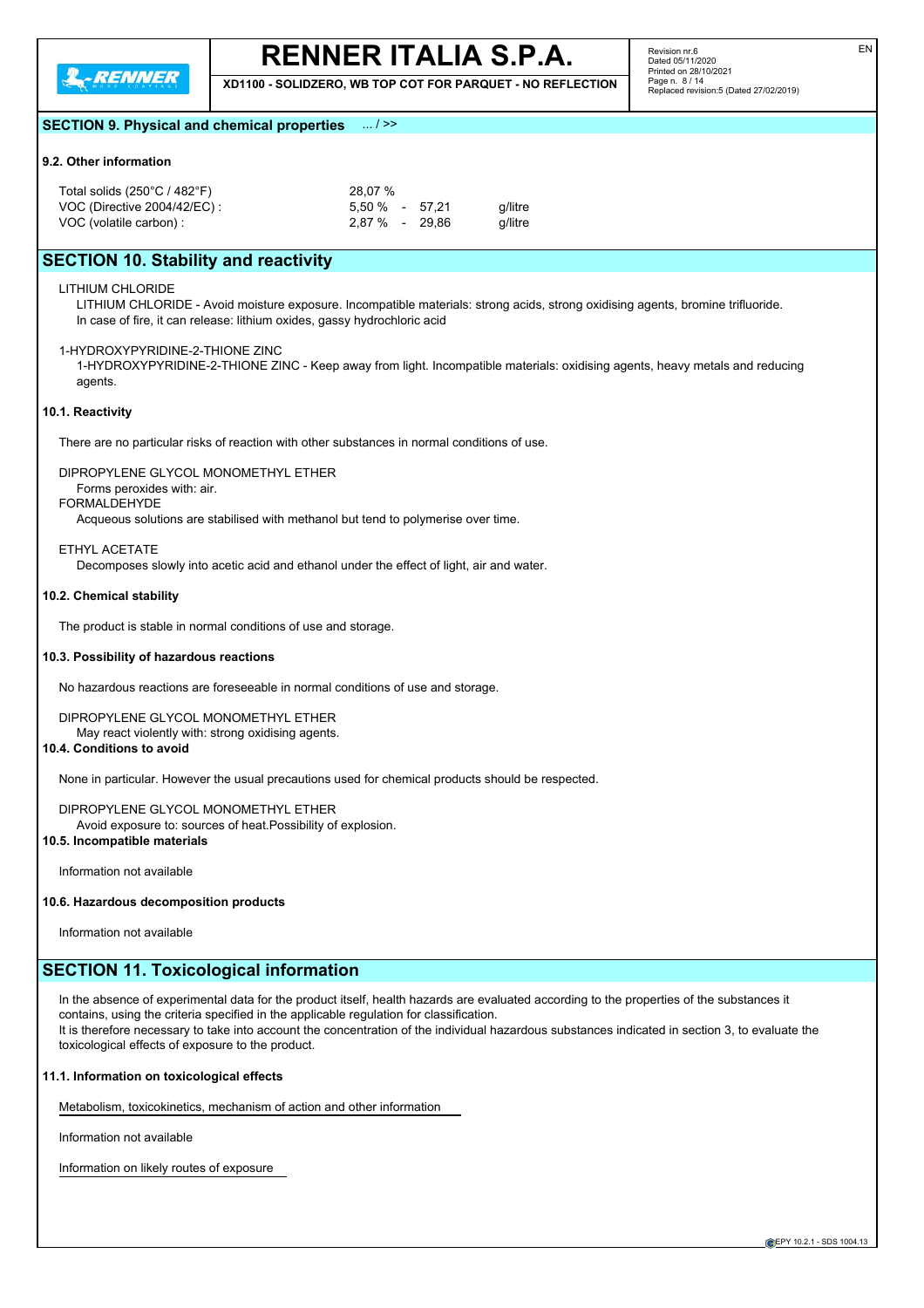

**XD1100 - SOLIDZERO, WB TOP COT FOR PARQUET - NO REFLECTION**

## **SECTION 11. Toxicological information** ... / >>

CYCLOHEXANE

WORKERS: inhalation; contact with the skin.

POPULATION: ingestion of contaminated food or water; inhalation of ambient air; contact with the skin of products containing the substance.

ETHYLBENZENE

WORKERS: inhalation; contact with the skin.

POPULATION: ingestion of contaminated food or water; contact with the skin of products containing the substance.

Delayed and immediate effects as well as chronic effects from short and long-term exposure

#### CYCLOHEXANE

Irritating for the skin and mucous membranes, and may be absorbed by the skin; nerve damage can occur at high doses and is largely due to the cyclohexanone, its metabolite.

### **ETHYLBENZENE**

As the counterparts of benzene, may have an acute effect on the central nervous system, with depression, narcosis, often preceded by dizziness and associated with headache (Ispesl). Is irritating for skin, conjunctiva and respiratory tract.

#### Interactive effects

CYCLOHEXANE The substance may enhance the effects of agents such as tri-ortho-cresyl phosphate (TOCP).

## ACUTE TOXICITY

| ATE (Inhalation) of the mixture:    | Not classified (no significant component) |
|-------------------------------------|-------------------------------------------|
| ATE (Oral) of the mixture:          | Not classified (no significant component) |
| ATE (Dermal) of the mixture:        | Not classified (no significant component) |
| DIPROPYLENE GLYCOL MONOMETHYL ETHER |                                           |
| LD50 (Oral)                         | > 5000 mg/kg                              |

Mixture of: 5-chloro-2-methyl-2h-isothiazol-3-one and 2-methyl-2h-isothiazol-3-one methyl- 2H- isothiazol- 3-one (3:1) LD50 (Oral) 66 mg/kg LD50 (Dermal) 141 mg/kg<br>
LC50 (Inhalation) 6,17 mg/l/4h LC50 (Inhalation)

| 3160 mg/kg     |
|----------------|
| > 2000 mg/kg   |
|                |
|                |
| 183 mg/kg      |
| $218$ mg/kg    |
| $0.53$ mg/l/4h |
|                |

LD50 (Dermal) 9510 mg/kg

## SKIN CORROSION / IRRITATION

Does not meet the classification criteria for this hazard class

## SERIOUS EYE DAMAGE / IRRITATION

Does not meet the classification criteria for this hazard class

#### RESPIRATORY OR SKIN SENSITISATION

May produce an allergic reaction. Contains: Mixture of: 5-chloro-2-methyl-2h-isothiazol-3-one and 2-methyl-2h-isothiazol-3-one methyl- 2H- isothiazol- 3-one (3:1) 2-METHYL-4-ISOTHIAZOLIN-3-ONE

GERM CELL MUTAGENICITY

Does not meet the classification criteria for this hazard class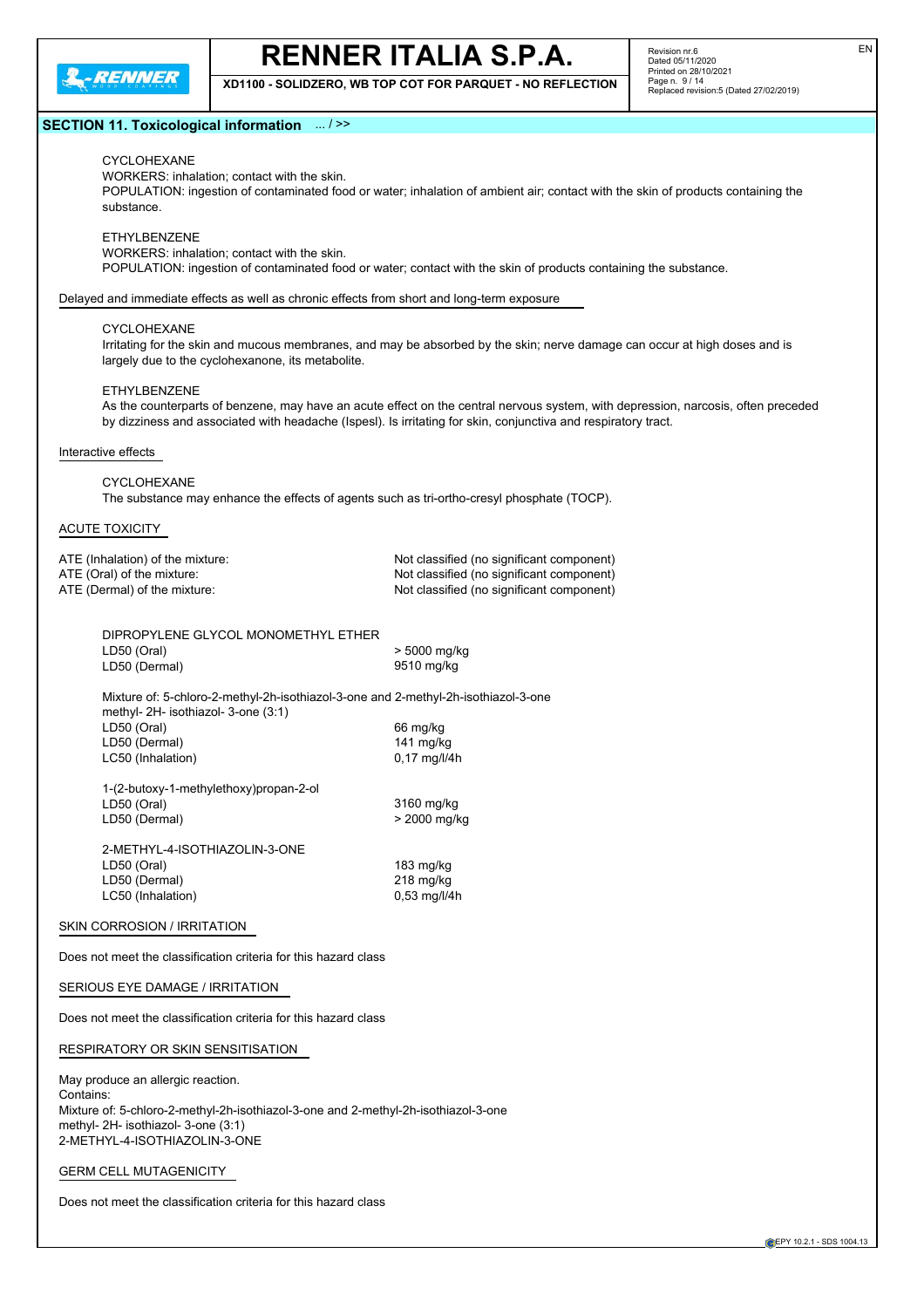

**XD1100 - SOLIDZERO, WB TOP COT FOR PARQUET - NO REFLECTION**

Revision nr.6 Dated 05/11/2020 Printed on 28/10/2021 Page n. 10 / 14 Replaced revision:5 (Dated 27/02/2019)

## **SECTION 11. Toxicological information** ... / >>

## CARCINOGENICITY

Does not meet the classification criteria for this hazard class

REPRODUCTIVE TOXICITY

Does not meet the classification criteria for this hazard class

STOT - SINGLE EXPOSURE

Does not meet the classification criteria for this hazard class

STOT - REPEATED EXPOSURE

Does not meet the classification criteria for this hazard class

ASPIRATION HAZARD

Does not meet the classification criteria for this hazard class

## **SECTION 12. Ecological information**

Use this product according to good working practices. Avoid littering. Inform the competent authorities, should the product reach waterways or contaminate soil or vegetation.

## **12.1. Toxicity**

|                                     | DIPROPYLENE GLYCOL MONOMETHYL ETHER                                                                                                                                                                                                                                                                         |                                                                                                                                                                                                                           |
|-------------------------------------|-------------------------------------------------------------------------------------------------------------------------------------------------------------------------------------------------------------------------------------------------------------------------------------------------------------|---------------------------------------------------------------------------------------------------------------------------------------------------------------------------------------------------------------------------|
|                                     | LC50 - for Fish                                                                                                                                                                                                                                                                                             | > 1000 mg/l/96h Poecillia reticulata                                                                                                                                                                                      |
|                                     | EC50 - for Crustacea                                                                                                                                                                                                                                                                                        | 1919 mg/l/48h Daphnia magna                                                                                                                                                                                               |
|                                     | EC50 - for Algae / Aquatic Plants                                                                                                                                                                                                                                                                           | > 969 mg/l/72h Pseudokirchneriella subcapitata                                                                                                                                                                            |
|                                     | Chronic NOEC for Crustacea                                                                                                                                                                                                                                                                                  | > 0,5 mg/l Daphnia magna                                                                                                                                                                                                  |
|                                     | Chronic NOEC for Algae / Aquatic Plants                                                                                                                                                                                                                                                                     | 969 mg/l Pseudokirchneriella subcapitata                                                                                                                                                                                  |
|                                     | Mixture of: 5-chloro-2-methyl-2h-isothiazol-3-one and 2-methyl-2h-isothiazol-3-one<br>methyl- 2H- isothiazol- 3-one (3:1)<br>LC50 - for Fish<br>EC50 - for Crustacea<br>EC50 - for Algae / Aquatic Plants<br>Chronic NOEC for Fish<br>Chronic NOEC for Crustacea<br>Chronic NOEC for Algae / Aquatic Plants | 0,188 mg/l/96h Oncorhynchus mykiss<br>0,16 mg/l/48h Daphnia magna<br>0,0052 mg/l/72h Skeletonema costatum<br>0,098 mg/l Oncorhynchus mykiss (28 d)<br>0,004 mg/l Daphnia magna (21 d)<br>0,0012 mg/l Skeletonema costatum |
|                                     | 1-(2-butoxy-1-methylethoxy)propan-2-ol<br>LC50 - for Fish<br>EC50 - for Crustacea                                                                                                                                                                                                                           | 841 mg/l/96h Poecilia reticulata<br>> 1000 mg/l/48h Daphnia magna                                                                                                                                                         |
|                                     | 2-METHYL-4-ISOTHIAZOLIN-3-ONE<br>LC50 - for Fish<br>EC50 - for Crustacea<br>EC50 - for Algae / Aquatic Plants<br>Chronic NOEC for Crustacea<br>Chronic NOEC for Algae / Aquatic Plants                                                                                                                      | > 150 mg/l/96h Danio rerio<br>0,87 mg/l/48h Daphnia magna<br>0.157 mg/l/72h Selenastrum capricornutum<br>$0,044$ mg/l<br>0,0104 mg/l Psudokirchneriella subcapitata                                                       |
| 12.2. Persistence and degradability |                                                                                                                                                                                                                                                                                                             |                                                                                                                                                                                                                           |
|                                     | DIPROPYLENE GLYCOL MONOMETHYL ETHER<br>Solubility in water<br>Rapidly degradable                                                                                                                                                                                                                            | 1000 - 10000 mg/l                                                                                                                                                                                                         |

ALUMINA Degradability: information not available

Mixture of: 5-chloro-2-methyl-2h-isothiazol-3-one and 2-methyl-2h-isothiazol-3-one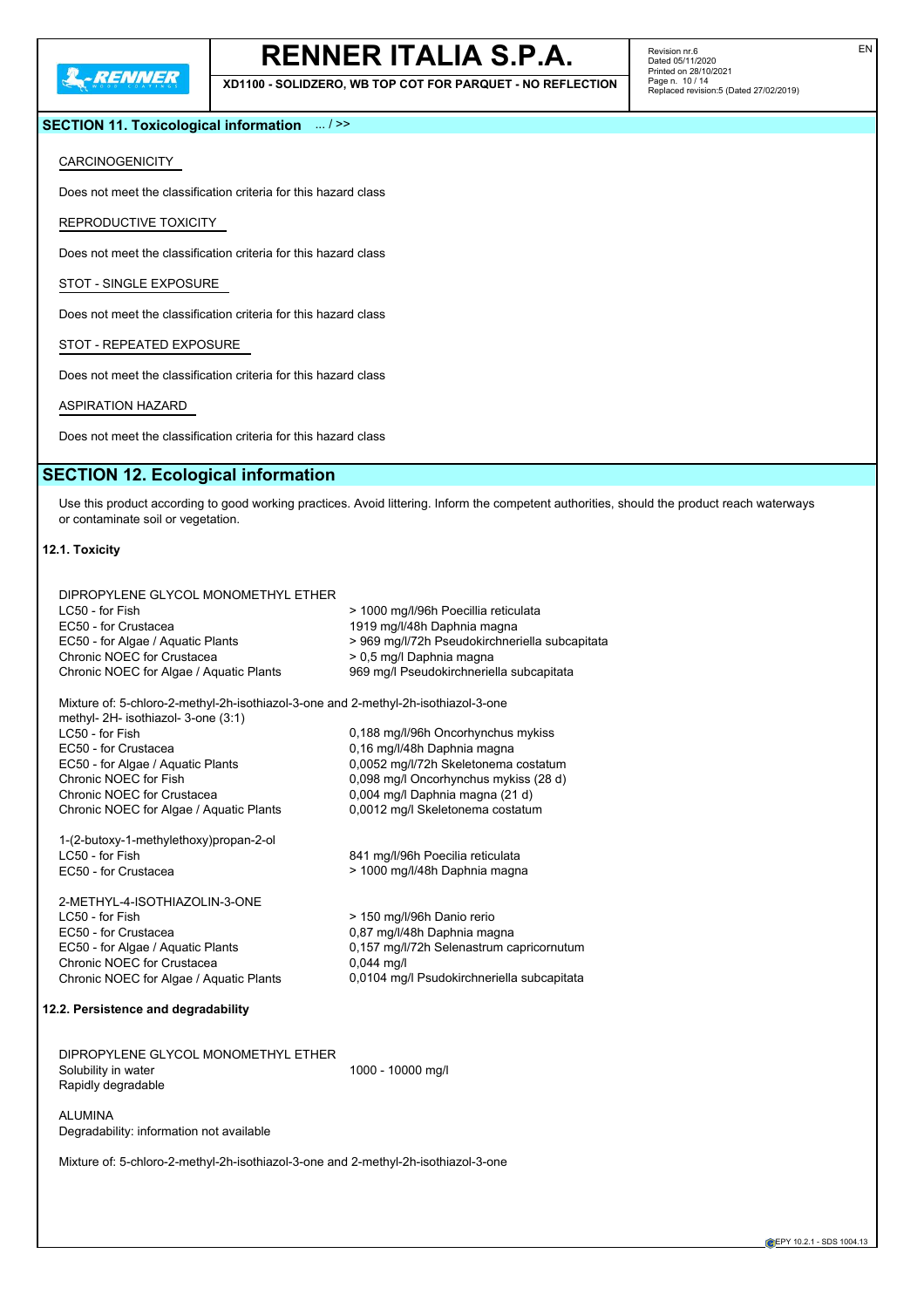

**XD1100 - SOLIDZERO, WB TOP COT FOR PARQUET - NO REFLECTION**

## **SECTION 12. Ecological information** ... / >>

| methyl- $2H$ - isothiazol- 3-one $(3:1)$ |
|------------------------------------------|
| NOT rapidly degradable                   |

1-(2-butoxy-1-methylethoxy)propan-2-ol Rapidly degradable

2-METHYL-4-ISOTHIAZOLIN-3-ONE NOT rapidly degradable

#### **12.3. Bioaccumulative potential**

| DIPROPYLENE GLYCOL MONOMETHYL ETHER    |        |
|----------------------------------------|--------|
| Partition coefficient: n-octanol/water | 0.0043 |
|                                        |        |
| 2-METHYL-4-ISOTHIAZOLIN-3-ONE          |        |

| Partition coefficient: n-octanol/water | $-0.32$ |
|----------------------------------------|---------|
|                                        |         |

## **12.4. Mobility in soil**

DIPROPYLENE GLYCOL MONOMETHYL ETHER Partition coefficient: soil/water 0,28

## **12.5. Results of PBT and vPvB assessment**

On the basis of available data, the product does not contain any PBT or vPvB in percentage ≥ than 0,1%.

### **12.6. Other adverse effects**

Information not available

## **SECTION 13. Disposal considerations**

## **13.1. Waste treatment methods**

For disposal or recovery in EU countries , use the relevant waste code (EWC code) identified in the European Waste Catalogue. The producer of the waste must assign the EWC code according to the sector and type of process. Disposal must be carried out by an authorised waste management company.

After the producer of the waste has assigned the EWC code, the contaminated packaging must be sent for recovery or disposal in compliance with the European waste management regulations. Disposal must be carried out by an authorised waste management company. For waste disposal or recovery in countries outside the EU, comply with the national or local regulations in force. For disposal or recovery of contaminated packaging in countries outside the EU, comply with the national or local regulations in force. Waste transportation may be subject to regulations on transportation of hazardous goods.

## **SECTION 14. Transport information**

The product is not dangerous under current provisions of the Code of International Carriage of Dangerous Goods by Road (ADR) and by Rail (RID), of the International Maritime Dangerous Goods Code (IMDG), and of the International Air Transport Association (IATA) regulations.

## **14.1. UN number**

Not applicable

## **14.2. UN proper shipping name**

Not applicable

### **14.3. Transport hazard class(es)**

Not applicable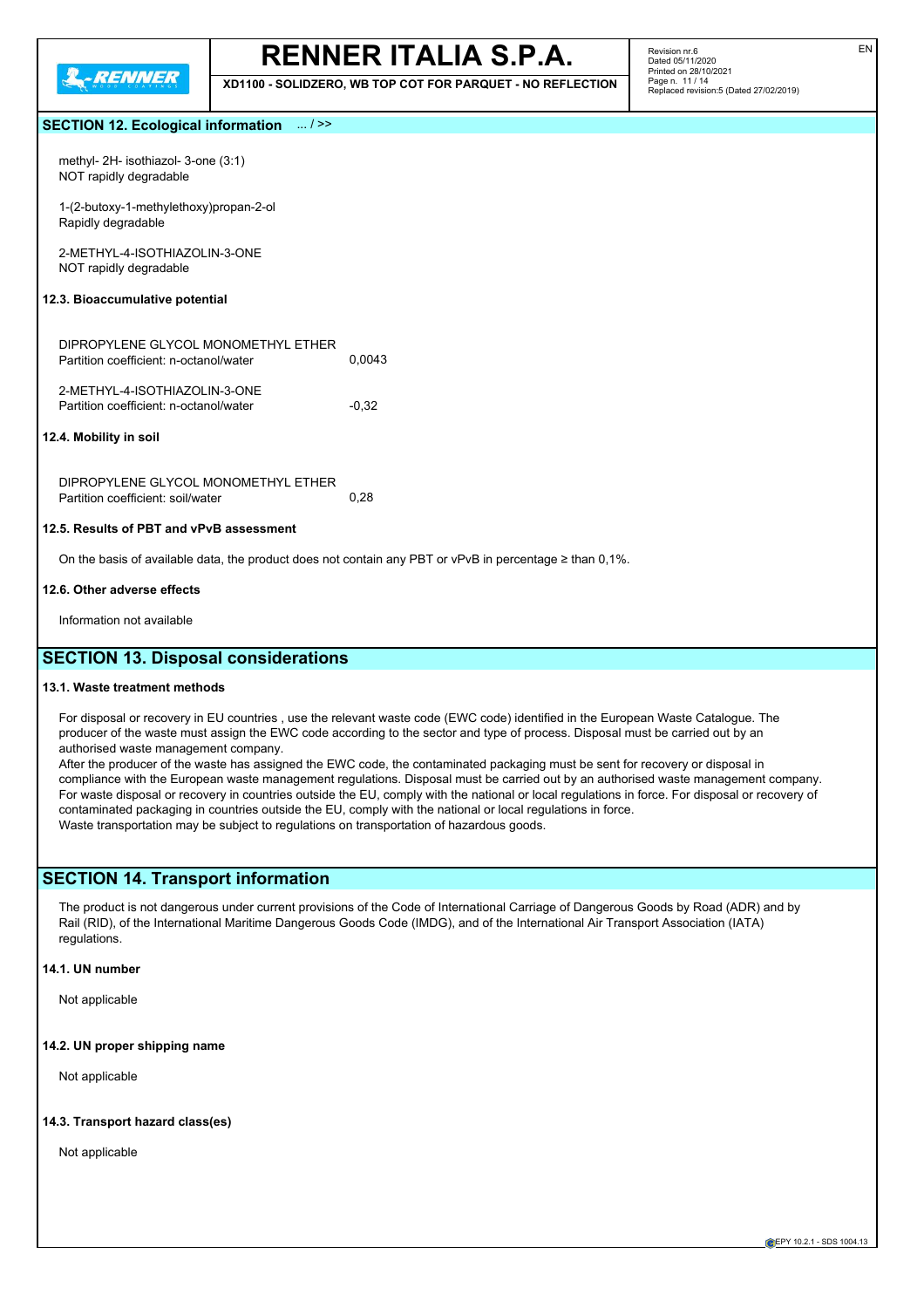**L-RENNER** 

## **RENNER ITALIA S.P.A.**

**XD1100 - SOLIDZERO, WB TOP COT FOR PARQUET - NO REFLECTION**

Revision nr.6 Dated 05/11/2020 Printed on 28/10/2021 Page n. 12 / 14 Replaced revision:5 (Dated 27/02/2019)

## **SECTION 14. Transport information** ... / >>

## **14.4. Packing group**

Not applicable

### **14.5. Environmental hazards**

Not applicable

### **14.6. Special precautions for user**

Not applicable

**14.7. Transport in bulk according to Annex II of Marpol and the IBC Code**

Information not relevant

## **SECTION 15. Regulatory information**

### **15.1. Safety, health and environmental regulations/legislation specific for the substance or mixture**

Seveso Category - Directive 2012/18/EC: None

Restrictions relating to the product or contained substances pursuant to Annex XVII to EC Regulation 1907/2006 **Product** 

| Point               | 40 |    |
|---------------------|----|----|
| Contained substance |    |    |
| Point               | 72 | FΟ |
|                     |    | e  |

**RMALDEHYDE** g. no.: 01-2119488953-20-XXXX

Substances in Candidate List (Art. 59 REACH) On the basis of available data, the product does not contain any SVHC in percentage ≥ than 0,1%.

Substances subject to authorisation (Annex XIV REACH) None

Substances subject to exportation reporting pursuant to (EC) Reg. 649/2012: **None** 

Substances subject to the Rotterdam Convention: **None** 

Substances subject to the Stockholm Convention: **None** 

Healthcare controls Information not available

VOC (Directive 2004/42/EC) : Two - pack performance coatings.

### **15.2. Chemical safety assessment**

A chemical safety assessment has not been performed for the preparation/for the substances indicated in section 3.

## **SECTION 16. Other information**

Text of hazard (H) indications mentioned in section 2-3 of the sheet:

| Acute Tox. 2         | Acute toxicity, category 2     |
|----------------------|--------------------------------|
| Acute Tox. 3         | Acute toxicity, category 3     |
| Skin Corr. 1B        | Skin corrosion, category 1B    |
| <b>Skin Corr. 1C</b> | Skin corrosion, category 1C    |
| <b>Skin Sens. 1</b>  | Skin sensitization, category 1 |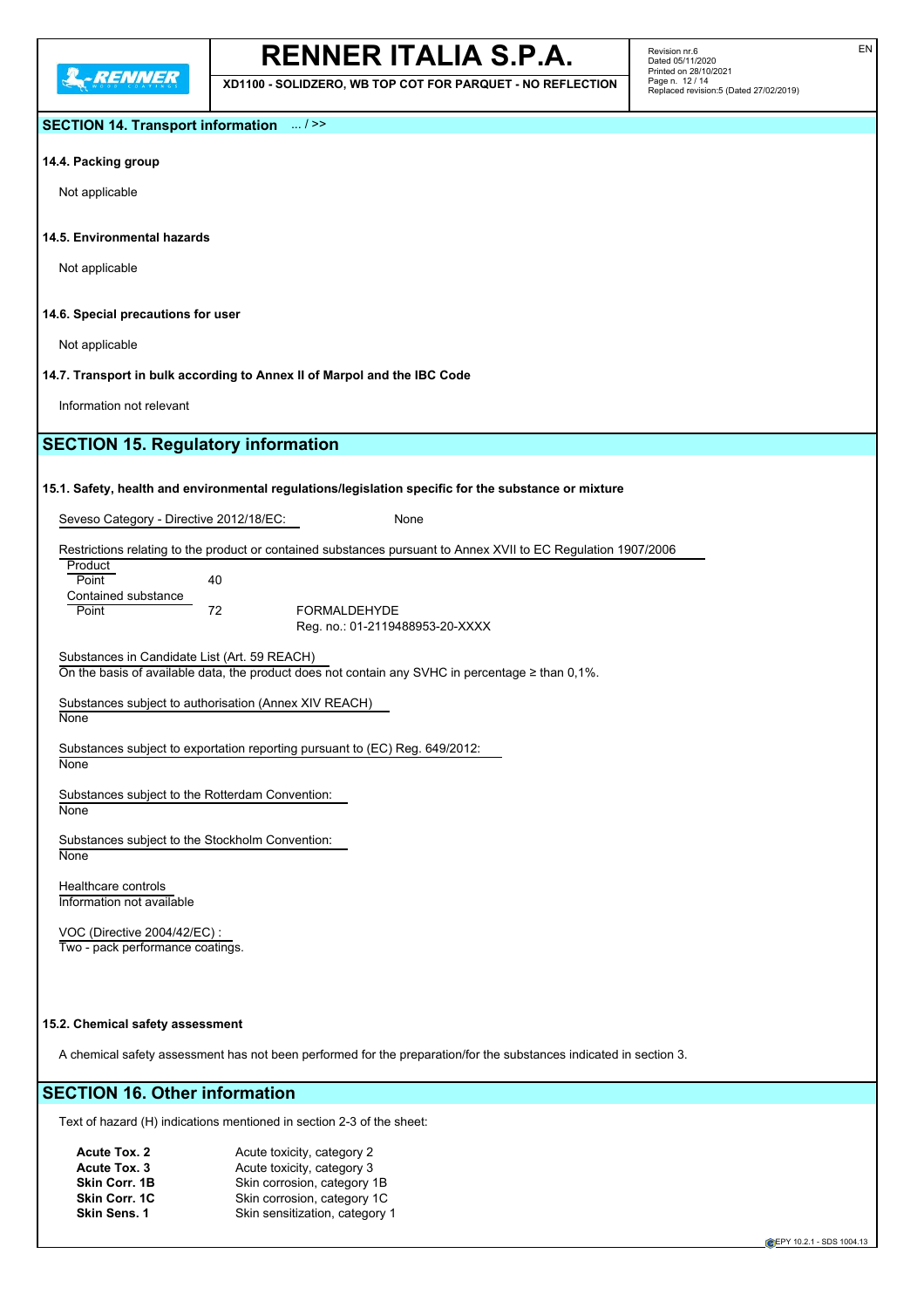

**XD1100 - SOLIDZERO, WB TOP COT FOR PARQUET - NO REFLECTION**

## **SECTION 16. Other information** ... / >>

| Skin Sens, 1A            | Skin sensitization, category 1A                                    |
|--------------------------|--------------------------------------------------------------------|
| <b>Aquatic Acute 1</b>   | Hazardous to the aquatic environment, acute toxicity, category 1   |
| <b>Aquatic Chronic 1</b> | Hazardous to the aquatic environment, chronic toxicity, category 1 |
| H310                     | Fatal in contact with skin.                                        |
| H330                     | Fatal if inhaled.                                                  |
| H301                     | Toxic if swallowed.                                                |
| H311                     | Toxic in contact with skin.                                        |
| H314                     | Causes severe skin burns and eye damage.                           |
| H317                     | May cause an allergic skin reaction.                               |
| H400                     | Very toxic to aquatic life.                                        |
| H410                     | Very toxic to aquatic life with long lasting effects.              |
| <b>EUH210</b>            | Safety data sheet available on request.                            |
|                          |                                                                    |

LEGEND:

- ADR: European Agreement concerning the carriage of Dangerous goods by Road
- CAS NUMBER: Chemical Abstract Service Number
- CE50: Effective concentration (required to induce a 50% effect)
- CE NUMBER: Identifier in ESIS (European archive of existing substances)
- CLP: EC Regulation 1272/2008
- DNEL: Derived No Effect Level
- EmS: Emergency Schedule
- GHS: Globally Harmonized System of classification and labeling of chemicals
- IATA DGR: International Air Transport Association Dangerous Goods Regulation
- IC50: Immobilization Concentration 50%
- IMDG: International Maritime Code for dangerous goods
- IMO: International Maritime Organization
- INDEX NUMBER: Identifier in Annex VI of CLP
- LC50: Lethal Concentration 50%
- LD50: Lethal dose 50%
- OEL: Occupational Exposure Level
- PBT: Persistent bioaccumulative and toxic as REACH Regulation
- PEC: Predicted environmental Concentration
- PEL: Predicted exposure level
- PNEC: Predicted no effect concentration
- REACH: EC Regulation 1907/2006
- RID: Regulation concerning the international transport of dangerous goods by train
- TLV: Threshold Limit Value
- TLV CEILING: Concentration that should not be exceeded during any time of occupational exposure.
- TWA STEL: Short-term exposure limit
- TWA: Time-weighted average exposure limit
- VOC: Volatile organic Compounds
- vPvB: Very Persistent and very Bioaccumulative as for REACH Regulation
- WGK: Water hazard classes (German).

### GENERAL BIBLIOGRAPHY

- 1. Regulation (EC) 1907/2006 (REACH) of the European Parliament
- 2. Regulation (EC) 1272/2008 (CLP) of the European Parliament
- 3. Regulation (EU) 790/2009 (I Atp. CLP) of the European Parliament
- 4. Regulation (EU) 2015/830 of the European Parliament
- 5. Regulation (EU) 286/2011 (II Atp. CLP) of the European Parliament
- 6. Regulation (EU) 618/2012 (III Atp. CLP) of the European Parliament
- 7. Regulation (EU) 487/2013 (IV Atp. CLP) of the European Parliament
- 8. Regulation (EU) 944/2013 (V Atp. CLP) of the European Parliament
- 9. Regulation (EU) 605/2014 (VI Atp. CLP) of the European Parliament
- 10. Regulation (EU) 2015/1221 (VII Atp. CLP) of the European Parliament
- 11. Regulation (EU) 2016/918 (VIII Atp. CLP) of the European Parliament
- 12. Regulation (EU) 2016/1179 (IX Atp. CLP)
- 13. Regulation (EU) 2017/776 (X Atp. CLP)
- 14. Regulation (EU) 2018/669 (XI Atp. CLP)
- 15. Regulation (EU) 2018/1480 (XIII Atp. CLP)
- 16. Regulation (EU) 2019/521 (XII Atp. CLP)
- 17. Regulation (EU) 2019/1148
- 18. Regulation (EU) 2020/217 (XIV Atp. CLP)

- The Merck Index. - 10th Edition

- Handling Chemical Safety
- INRS Fiche Toxicologique (toxicological sheet)